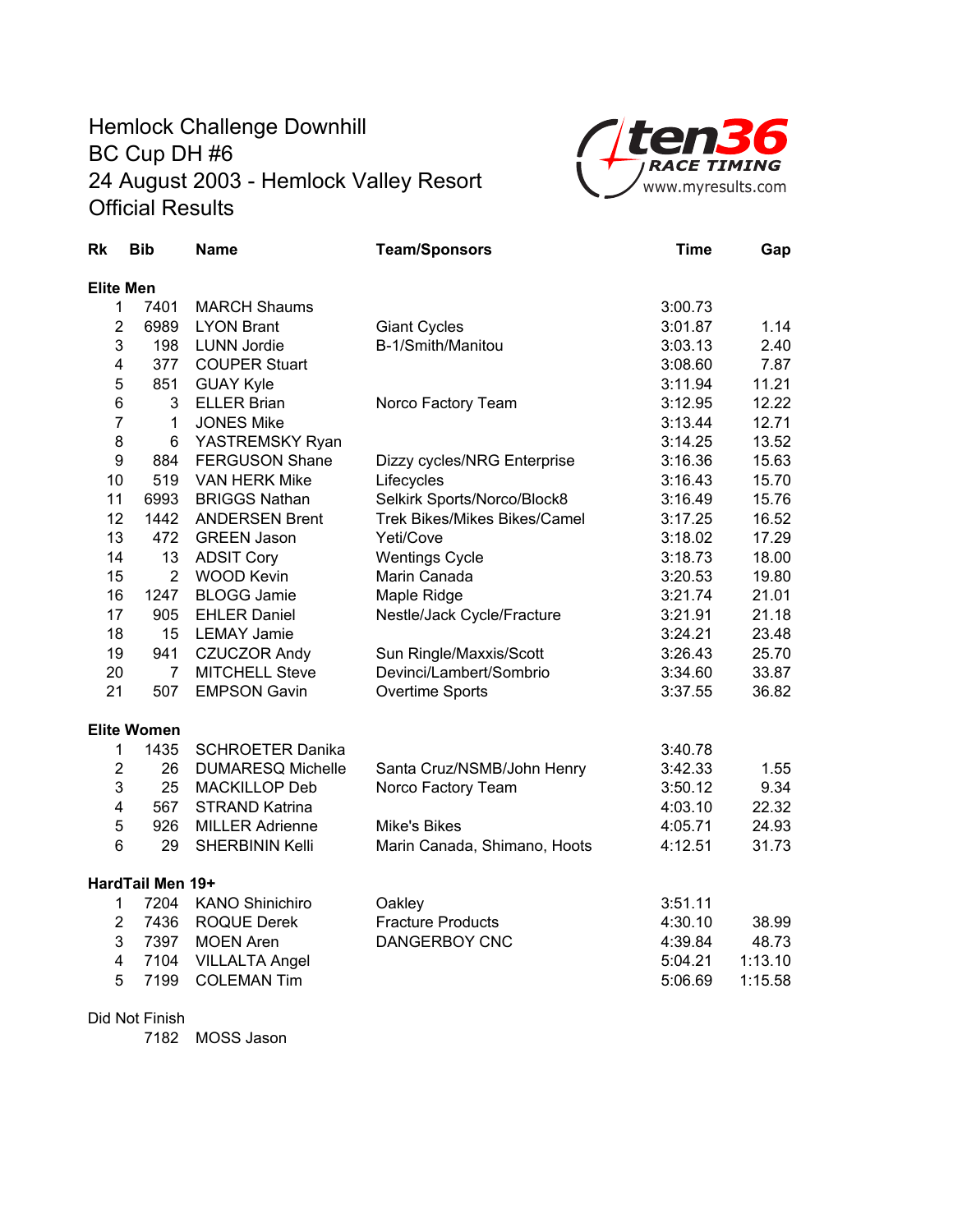|                | <b>HardTail Men U19</b> |                           |                                |         |         |
|----------------|-------------------------|---------------------------|--------------------------------|---------|---------|
| 1              |                         | 7155 KENNEDY Kyle         |                                | 5:46.90 |         |
| Did Not Start  |                         |                           |                                |         |         |
|                | 9999                    | <b>DELANEY Rob</b>        |                                |         |         |
|                | Jr Expert Men           |                           |                                |         |         |
| 1              | 890                     | <b>DIGIACINTO Adriano</b> | Steed Cycles/Santa Cruz        | 3:15.47 |         |
| $\overline{2}$ | 1217                    | <b>LEDUKE Daryl</b>       | <b>Tantalus</b>                | 3:18.62 | 3.15    |
| 3              | 1474                    | <b>WAKELING Jamie</b>     | Hoots Gear/John Henry          | 3:21.85 | 6.38    |
| 4              | 1082                    | <b>GNITT Tyler</b>        |                                | 3:23.84 | 8.37    |
| 5              | 570                     | <b>LUSTIG Erik</b>        |                                | 3:23.86 | 8.39    |
| 6              | 1046                    | PIGHIN Tyler              | Rocky's Ride&Glide/Kona        | 3:27.58 | 12.11   |
| $\overline{7}$ | 152                     | GIESBRECHT Jordan         | Mad March Racing, Double D co" | 3:28.37 | 12.90   |
| 8              | 832                     | <b>TIMMS Sheldon</b>      | Taws                           | 3:28.95 | 13.48   |
| 9              | 379                     | <b>LUNN Jarrett</b>       |                                | 3:30.84 | 15.37   |
| 10             | 7388                    | <b>WALKER Tom</b>         | <b>Team Hollack</b>            | 3:48.14 | 32.67   |
|                | Did Not Finish          |                           |                                |         |         |
|                | 999                     | MCLEOD, Connor            |                                |         |         |
|                | Jr Expert Women         |                           |                                |         |         |
| 1              | 1025                    | <b>BAKER Brook</b>        | Norco                          | 4:29.77 |         |
| Jr Sport Men   |                         |                           |                                |         |         |
| 1              | 962                     | JOHNSTON Jack             | <b>Steed Cycles</b>            | 3:20.95 |         |
| $\overline{2}$ | 6994                    | <b>TERWIEL Justin</b>     | Full Boar/Rip Curl             | 3:21.47 | 0.52    |
| 3              | 1735                    | <b>MCLAWS Kyle</b>        |                                | 3:35.30 | 14.35   |
| 4              | 1791                    | <b>METCALF Luke</b>       |                                | 3:39.80 | 18.85   |
| $\mathbf 5$    | 167                     | <b>STEIN Daniel</b>       |                                | 3:50.23 | 29.28   |
| 6              | 1660                    | <b>ELLINGSON Joshua</b>   |                                | 3:51.59 | 30.64   |
| $\overline{7}$ | 7394                    | <b>HARDING David</b>      |                                | 4:00.74 | 39.79   |
| 8              | 995                     | <b>MCCONAGHY Matthew</b>  |                                | 4:01.80 | 40.85   |
| 9              | 1719                    | <b>OLK Tristan</b>        | John Henry Bikes               | 4:03.59 | 42.64   |
| 10             | 410                     | <b>QUIRING Adam</b>       | <b>Tantalus Bike Shop</b>      | 4:04.30 | 43.35   |
| 11             | 7195                    | <b>MARSH Ryan</b>         |                                | 4:11.86 | 50.91   |
| 12             | 1605                    | <b>SABISTON Duncan</b>    |                                | 4:17.02 | 56.07   |
| 13             | 1698                    | <b>MANGON Jamie</b>       |                                | 6:06.58 | 2:45.63 |
|                | Did Not Finish          |                           |                                |         |         |
|                | 6991                    | <b>ROBINSON Sean</b>      |                                |         |         |
|                |                         | 7028 ADAMA Brandon        |                                |         |         |
|                | Jr Sport Women          |                           |                                |         |         |
| 1              | 1473                    | GATTO Micayla             | On The Edge/Coastal Craft      | 4:44.22 |         |
| Did Not Start  |                         |                           |                                |         |         |
|                | 1607                    | <b>TAYLOR Lauren</b>      |                                |         |         |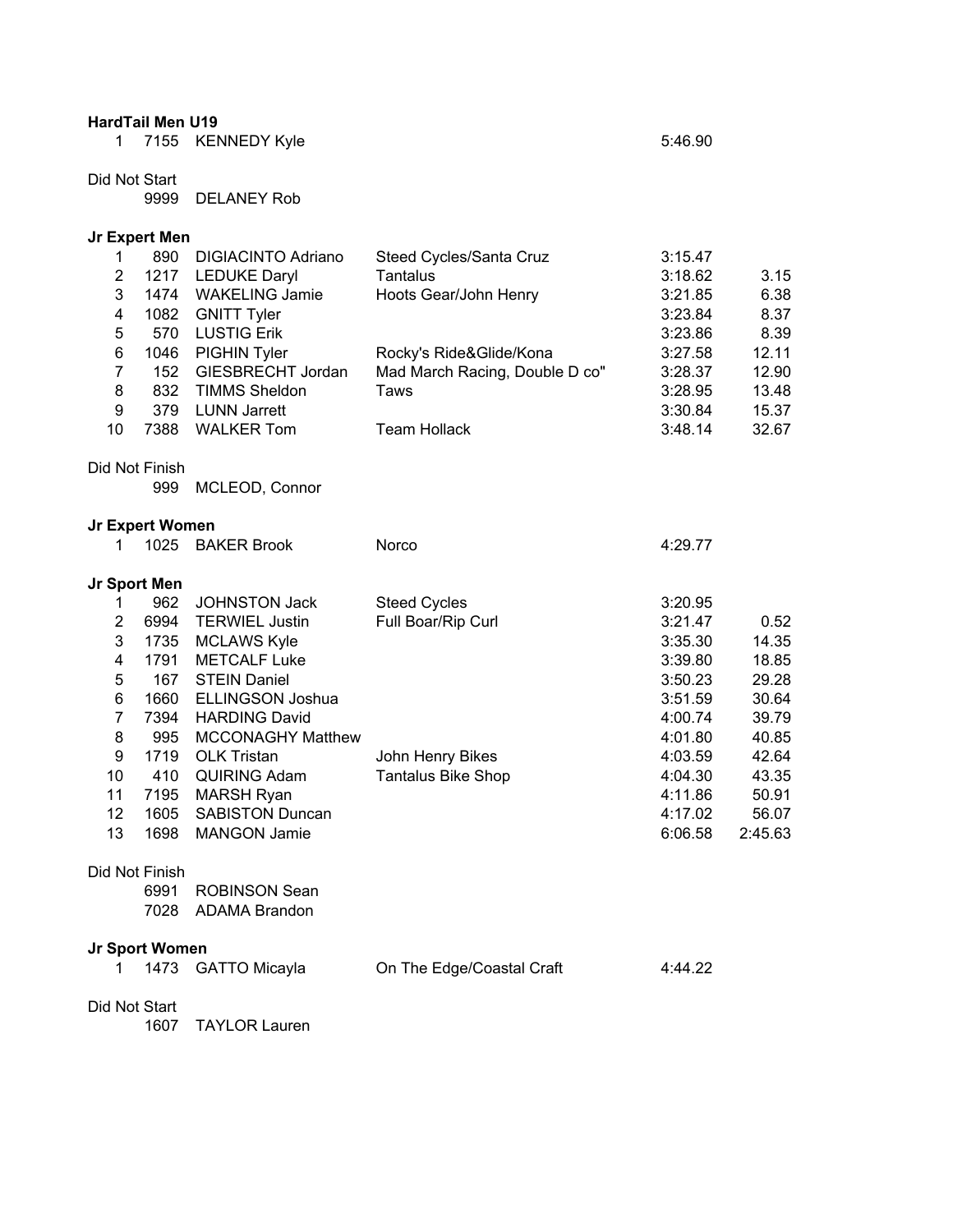|                         | <b>M30 Expert Men</b>   |                          |                              |         |         |
|-------------------------|-------------------------|--------------------------|------------------------------|---------|---------|
| 1                       | 945                     | <b>MUSCROFT Jason</b>    | <b>Banshee Bike/Hoots</b>    | 3:22.39 |         |
| $\mathbf 2$             | 970                     | <b>MACDONALD Greg</b>    | glacier shop                 | 3:35.82 | 13.43   |
| 3                       | 834                     | <b>BRITTAIN Brian</b>    | Hoots/Urban Cycle            | 3:42.75 | 20.36   |
| $\overline{\mathbf{4}}$ | 1495                    | <b>BECKSTEAD Patrick</b> |                              | 3:44.98 | 22.59   |
| 5                       | 1184                    | <b>BEATTY Graham</b>     | Hate & Discontent            | 3:47.49 | 25.10   |
| 6                       | 799                     | <b>JACKSON Gary</b>      | Team No Number No Clue       | 3:52.04 | 29.65   |
| $\overline{7}$          | 1743                    | <b>MCKEOWN Sky</b>       | Bonzai Cycle                 | 4:04.79 | 42.40   |
| 8                       | 1575                    | <b>GRIMANN Ken</b>       |                              | 4:05.04 | 42.65   |
|                         | Did Not Finish          |                          |                              |         |         |
|                         | 1271                    | <b>GULLETT Chris</b>     | Hate & Discontent            |         |         |
|                         | <b>M30 Expert Women</b> |                          |                              |         |         |
| 1                       |                         | 1337 PARR Pip            | On Top Bike Shop             | 4:35.94 |         |
| $\overline{c}$          | 1362                    | <b>BRITTON Denise</b>    | team asama/overtime sports   | 4:50.90 | 14.96   |
| 3                       | 1453                    | <b>HOWELL Kim</b>        | Spoke and Motion             | 5:34.73 | 58.79   |
|                         | M30 Sport Men           |                          |                              |         |         |
| 1                       | 7124                    | <b>WALKER Clay</b>       |                              | 3:35.03 |         |
| $\overline{\mathbf{c}}$ | 977                     | <b>NUNNIKHOVEN Greg</b>  | Maple Ridge cycle            | 3:44.96 | 9.93    |
| 3                       | 7166                    | <b>MCBETH Roy</b>        | <b>Horizon Dental Center</b> | 3:47.40 | 12.37   |
| 4                       | 7400                    | <b>ROCKWELL Chet</b>     |                              | 3:49.19 | 14.16   |
| 5                       | 7129                    | <b>CARTER Cory</b>       |                              | 3:55.16 | 20.13   |
| 6                       | 1695                    | <b>GIDDINGS Jack</b>     |                              | 4:03.01 | 27.98   |
| $\overline{7}$          | 1051                    | MACALISTER Ian           | Katmandu                     | 4:05.60 | 30.57   |
| 8                       | 1312                    | <b>GOLDSTONE Ron</b>     | Corsa Cycles                 | 4:11.28 | 36.25   |
| 9                       | 7201                    | YOUNG Alan               | <b>Horizon Dental Centre</b> | 4:15.16 | 40.13   |
| 10                      | 7191                    | <b>LAGUARDIA Alex</b>    |                              | 4:23.37 | 48.34   |
| 11                      | 1041                    | <b>JACKSON Craig</b>     |                              | 4:26.34 | 51.31   |
| 12                      | 1215                    | <b>WILSON Steve</b>      | Rocky Cycle                  | 4:32.40 | 57.37   |
| 13                      | 7172                    | <b>PEARSON Mike</b>      |                              | 5:03.02 | 1:27.99 |
| 14                      | 1083                    | <b>BORIS John</b>        |                              | 5:42.73 | 2:07.70 |
|                         | Did Not Finish          |                          |                              |         |         |
|                         | 1675                    | <b>CORDOVIZ Raineil</b>  | <b>Horizon Dental</b>        |         |         |
|                         | <b>M30 Sport Women</b>  |                          |                              |         |         |
| 1.                      | 1597                    | <b>GILLIS Coralee</b>    |                              | 5:52.76 |         |
| $\overline{2}$          | 7395                    | <b>GARFAT Alison</b>     |                              | 6:03.88 | 11.12   |
|                         | M40 Expert Men          |                          |                              |         |         |
| 1.                      |                         | 1036 YOUNIE Don          | Dairy Queen/Freedom/Level    | 4:11.56 |         |
| $\overline{2}$          |                         | 1657 CHAN Mike           |                              | 4:14.51 | 2.95    |
| 3                       |                         | 503 EHMAN Don            | <b>KTC/Funstuff</b>          | 4:28.17 | 16.61   |
| $\overline{4}$          | 300                     | <b>MCGARRIGLE Phil</b>   |                              | 5:01.01 | 49.45   |
|                         | M40 Sport Men           |                          |                              |         |         |
| 1                       |                         | 7157 SAVORY Bruce        |                              | 4:16.31 |         |
| $\overline{2}$          |                         | 1787 BURBINE Greg        |                              | 4:18.13 | 1.82    |
| 3                       |                         | 1316 VELEZ Scott         |                              | 4:20.29 | 3.98    |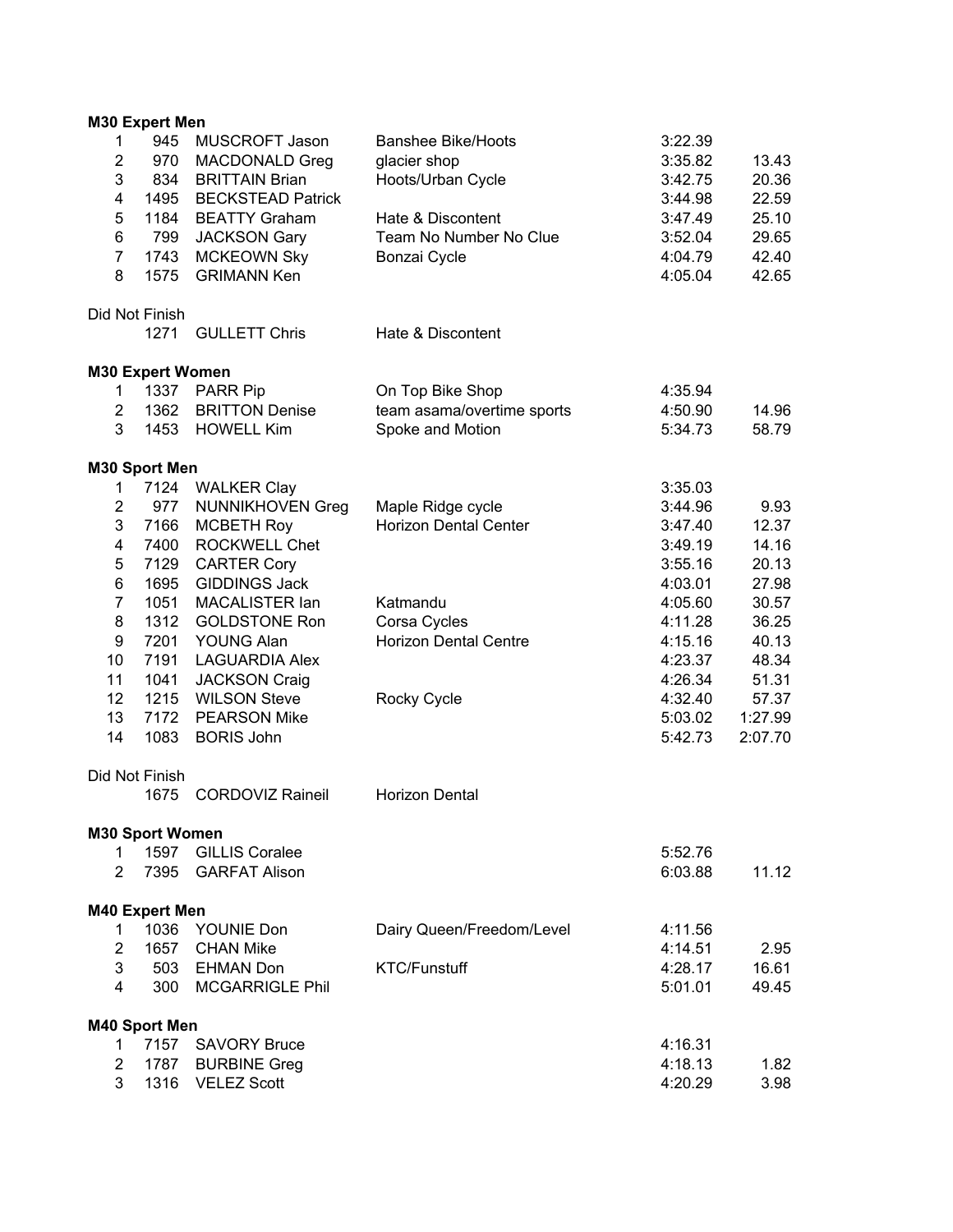| <b>Sr Beginner Men</b> |
|------------------------|
|------------------------|

|                     |                        |                                   | <b>Fracture Products</b>        | 3:18.50 |         |
|---------------------|------------------------|-----------------------------------|---------------------------------|---------|---------|
| 1<br>$\overline{2}$ | 7451<br>7170           | RALPH Jason<br><b>MADSEN Eric</b> | <b>Cheyenne Sports</b>          | 3:36.10 | 17.60   |
| 3                   | 7127                   | <b>HATZ Dimitri</b>               | Team G-Unit                     | 3:38.26 | 19.76   |
| 4                   | 7152                   | <b>HUTCHINSON Todd</b>            | John Henry Bikes                | 3:42.33 | 23.83   |
| 5                   | 7032                   | <b>GRAHAM Trevor</b>              |                                 | 3:43.56 | 25.06   |
| 6                   | 1661                   | <b>KEHLER Galen</b>               |                                 | 3:44.37 | 25.87   |
| $\overline{7}$      | 7042                   | <b>CURRIE Jeremy</b>              | Team G-Unit                     | 3:44.46 | 25.96   |
| 8                   | 7112                   | SANDFORD Daryl                    | The Bike Shop                   | 3:48.27 | 29.77   |
| 9                   | 7422                   | <b>JENKINS Isaac</b>              |                                 | 3:48.65 | 30.15   |
| 10                  | 1682                   | <b>KAULBACK Todd</b>              |                                 | 3:56.53 | 38.03   |
| 11                  | 1708                   | <b>HILL Dave</b>                  |                                 | 4:03.23 | 44.73   |
| 12                  | 7103                   | <b>FILMER Andrew</b>              |                                 | 4:04.22 | 45.72   |
| 13                  | 7037                   | <b>REID Trevor</b>                |                                 | 4:05.98 | 47.48   |
| 14                  | 7044                   | <b>TACARICO Dave</b>              | Team G-Unit                     | 4:06.26 | 47.76   |
| 15                  | 7161                   | <b>WEBBER Rick</b>                |                                 | 4:07.53 | 49.03   |
| 16                  | 7101                   | <b>ANDERSON Corey</b>             |                                 | 4:18.72 | 1:00.22 |
| 17                  | 7196                   | <b>HUGHES Lee</b>                 |                                 | 4:20.33 | 1:01.83 |
| 18                  | 7158                   | <b>EAGLES Chris</b>               |                                 | 4:24.57 | 1:06.07 |
| 19                  | 7115                   | <b>MCGRATH Shaun</b>              |                                 | 4:49.38 | 1:30.88 |
| 20                  | 1629                   | <b>FACCHIN Chris</b>              | none                            | 4:51.80 | 1:33.30 |
| 21                  | 1655                   | <b>BHERER David</b>               |                                 | 4:58.85 | 1:40.35 |
| 22                  | 7048                   | <b>REIMER Chris</b>               | Cheyenne Sports/Bruces Beer     | 5:01.19 | 1:42.69 |
| 23                  | 7160                   | <b>DEOL Paul</b>                  |                                 | 5:38.85 | 2:20.35 |
|                     |                        |                                   |                                 |         |         |
|                     | Did Not Finish         |                                   |                                 |         |         |
|                     | 1728                   | <b>BROWNLEE Curt</b>              | Full Boar Bike Store            |         |         |
|                     | 7128                   | <b>PARE Greg</b>                  |                                 |         |         |
|                     | 7181                   | <b>ROMERO Ramses</b>              |                                 |         |         |
|                     | Sr Expert Men          |                                   |                                 |         |         |
| 1                   | 985                    | <b>KARPINSKY Alex</b>             | thekeg/Skytel, Rogers AT&T/Mnt" | 3:21.00 |         |
| 2                   | 998                    | <b>LINDSTROM Kelsey</b>           |                                 | 3:22.56 | 1.56    |
| 3                   | 1321                   | <b>ELLIOT Rob</b>                 | <b>AKA The Bike Shop</b>        | 3:33.39 | 12.39   |
| 4                   | 1775                   | <b>FRENCH James</b>               |                                 | 3:33.73 | 12.73   |
| 5                   | 1784                   | <b>LABBE Patrick</b>              | Fun Stuff Kamloops              | 3:36.26 | 15.26   |
| 6                   | 1664                   | <b>WHITE Keith</b>                |                                 | 3:38.75 | 17.75   |
| 7                   | 1405                   | <b>GRACE Kye</b>                  | Level Racing                    | 3:51.06 | 30.06   |
| 8                   | 7122                   | <b>CHAVEZ David</b>               | <b>Cyclepath Vancouver</b>      | 3:54.55 | 33.55   |
|                     |                        |                                   |                                 |         |         |
|                     | <b>Sr Expert Women</b> |                                   |                                 |         |         |
| 1                   | 1783                   | <b>GRUNSKY Tanya</b>              | <b>Bicycle Cafe Kamloops</b>    | 4:15.00 |         |
| $\overline{2}$      | 720                    | KOZEVNIKOV Kelly                  | Cove Bike Shop                  | 4:21.89 | 6.89    |
| 3                   | 1637                   | <b>IUS Alix</b>                   | Team Thompson, + Lifecycles""   | 4:29.44 | 14.44   |
| $\overline{4}$      | 1656                   | <b>WRIGHT Seana</b>               | <b>AMC</b>                      | 4:36.45 | 21.45   |

6 899 GRANT Mag<br>7 1415 HOLMES Tara **148.06** North Shore Equestrian Center 4:48.83 33.83 7 1415 HOLMES Tara North Shore Equestrian Center 4:48.83 33.83<br>8 1459 MAINSE Kelly Mountain City Cycle 5:10.27 55.27 8 1459 MAINSE Kelly Mountain City Cycle 5:10.27 55.27

5 1488 KOZIER Julie The Sacred Ride 4:36.60 21.60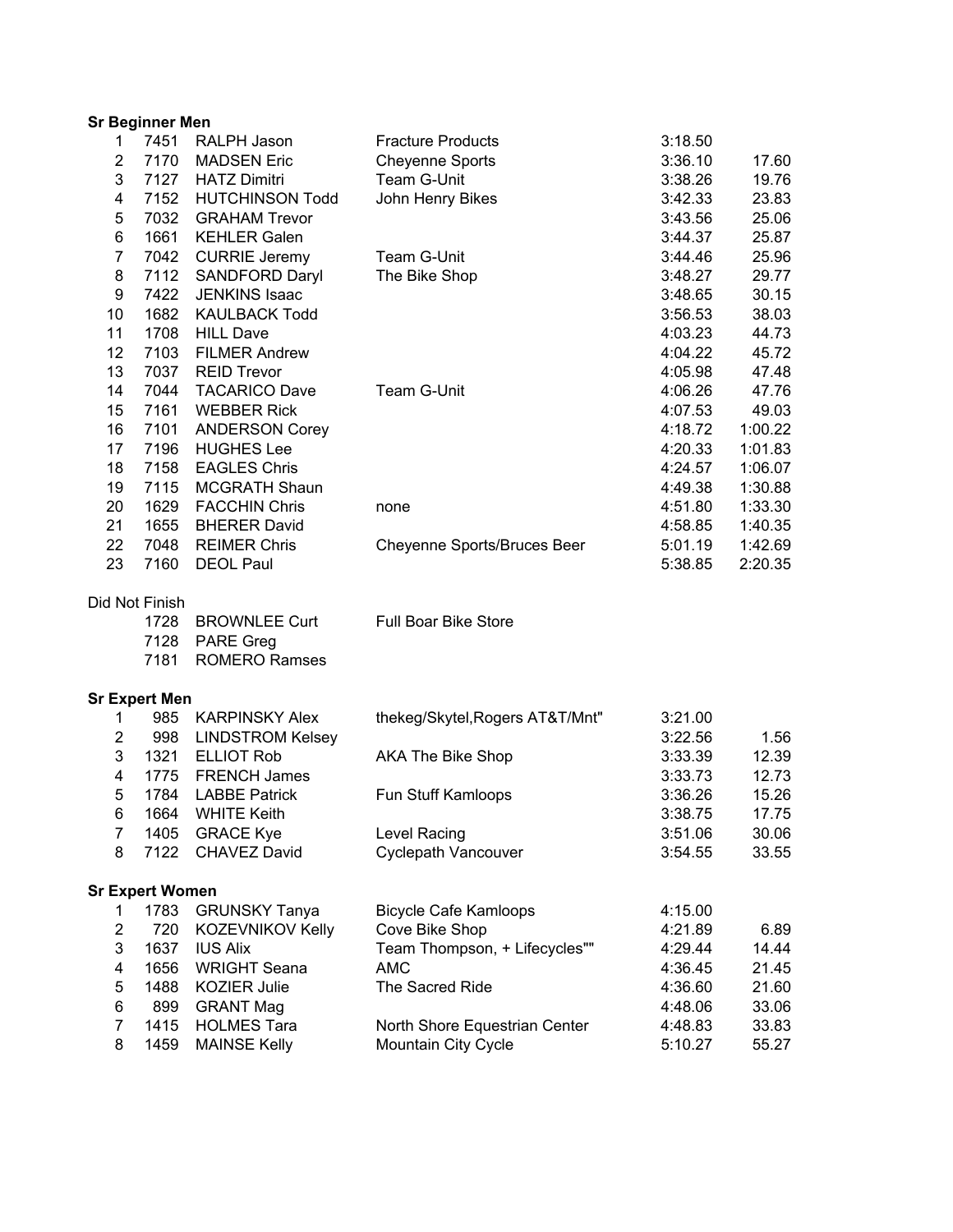|                         | <b>Sr Sport Men</b>   |                                      |                                |         |         |
|-------------------------|-----------------------|--------------------------------------|--------------------------------|---------|---------|
| $\mathbf{1}$            | 1641                  | <b>BROWN Tyler</b>                   | Madbombercrew                  | 3:27.29 |         |
| $\overline{\mathbf{c}}$ | 1729                  | <b>SMITH Steve</b>                   | Full Boar                      | 3:36.94 | 9.65    |
| 3                       | 7180                  | <b>RIGETS Bryden</b>                 | <b>AMC</b>                     | 3:42.29 | 15.00   |
| 4                       | 7035                  | <b>PARSONS Mike</b>                  |                                | 3:43.56 | 16.27   |
| 5                       | 7184                  | <b>KATZEL Steve</b>                  |                                | 3:45.93 | 18.64   |
| 6                       | 1318                  | YASTREMSKY Darren                    |                                | 3:46.60 | 19.31   |
| $\overline{7}$          | 7396                  | <b>KEELER Mark</b>                   | DANGER BOY CNC                 | 3:47.37 | 20.08   |
| 8                       | 7154                  | <b>TABOR Graeme</b>                  |                                | 3:49.39 | 22.10   |
| 9                       | 6996                  | <b>HORNFELT Brett</b>                |                                | 3:51.07 | 23.78   |
| 10                      | 7117                  | <b>WILSON Philip</b>                 |                                | 3:55.96 | 28.67   |
| 11                      | 7385                  | <b>WALKER Colin</b>                  |                                | 4:11.00 | 43.71   |
| 12                      | 1604                  | <b>SCHOENFELD Glade</b>              |                                | 4:12.84 | 45.55   |
| 13                      | 1636                  | <b>BEAUSOLEIL Mike</b>               |                                | 4:16.20 | 48.91   |
|                         | <b>Sr Sport Women</b> |                                      |                                |         |         |
| 1.                      |                       | 1742 WEINTRAGER Johanna John Henry's |                                | 4:51.31 |         |
| $\overline{2}$          |                       | 1603 SCHOENFELD Jennifer             |                                | 4:52.80 | 1.49    |
| 3                       |                       | 975 BLAKELY Brenda                   |                                | 7:13.38 | 2:22.07 |
| U15 Men                 |                       |                                      |                                |         |         |
| $\mathbf{1}$            | 7183                  | <b>SMITH Steve</b>                   |                                | 3:14.66 |         |
| $\overline{c}$          | 1434                  | <b>SWACKHAMER Jarrett</b>            |                                | 4:00.88 | 46.22   |
| 3                       | 1301                  | <b>MANI-FLOWER Kieran</b>            |                                | 4:09.40 | 54.74   |
| $\overline{\mathbf{4}}$ | 1503                  | <b>CHUNG Tyler</b>                   | Cove Bikes/Sombrio Cartel/Smit | 4:13.21 | 58.55   |
| 5                       | 7414                  | <b>GRAY Justin</b>                   |                                | 4:29.98 | 1:15.32 |
| 6                       | 7041                  | <b>CARLSON Jordan</b>                |                                | 4:43.08 | 1:28.42 |
| $\overline{7}$          | 1555                  | <b>DOUCETTE Scott</b>                | On The Edge Bike Team          | 5:48.03 | 2:33.37 |
| Did Not Start           |                       |                                      |                                |         |         |
|                         | 1606                  | <b>TAYLOR Kristin</b>                |                                |         |         |
|                         | <b>U17 Expert Men</b> |                                      |                                |         |         |
| 1.                      | 256                   | <b>CHAN Steve</b>                    | The Realm                      | 3:08.20 |         |
| $\overline{2}$          | 1552                  | <b>MEASURES Ross</b>                 |                                | 3:19.68 | 11.48   |
| 3                       | 1275                  | <b>JOHNSON Kyle</b>                  | cutting edge sports            | 3:20.78 | 12.58   |
| 4                       | 6992                  | LUDWIKOWSKI Jeremy                   | kona bicycles/simons cycles    | 3:21.57 | 13.37   |
| 5                       | 1300                  | <b>RITCHIE Kyle</b>                  | Oakley/Sombrio/Kona            | 3:23.01 | 14.81   |
| 6                       | 1757                  | <b>CROWELL Chris</b>                 | <b>Brodie Bikes/Red Shreds</b> | 3:23.04 | 14.84   |
| $\overline{7}$          | 1230                  | <b>PETERSEN Travis</b>               | <b>Mikes Bikes</b>             | 3:24.46 | 16.26   |
| 8                       | 1696                  | <b>JOHNSTON Luke</b>                 |                                | 3:33.64 | 25.44   |
| 9                       | 395                   | <b>KASPRICK Ryder</b>                |                                | 3:33.83 | 25.63   |
| 10                      | 6998                  | <b>SMITH Mike</b>                    |                                | 3:36.68 | 28.48   |
| 11                      | 1244                  | <b>CHUNG Ryan</b>                    | Cove Bikes/Sombrio Cartel/Smit | 3:36.79 | 28.59   |
| 12                      | 6990                  | <b>MITCHELL Andrew</b>               | Oak Bay Bicycle                | 3:39.88 | 31.68   |
| 13                      | 1457                  | <b>DENT Nick</b>                     |                                | 3:57.68 | 49.48   |